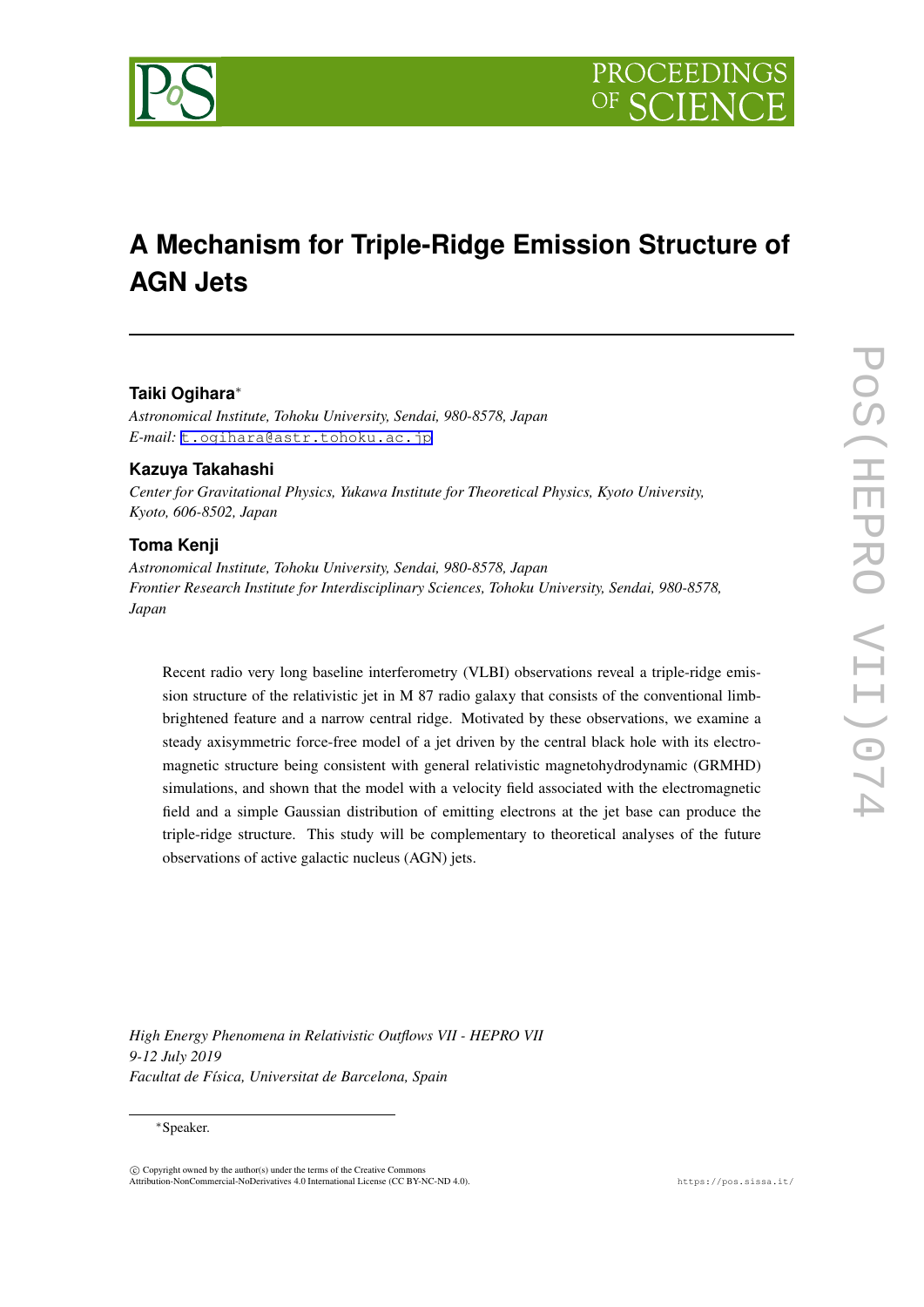## <span id="page-1-0"></span>1. Introduction

Relativistic jets have been observed in many astrophysical systems such as black hole binaries, gamma-ray bursts, and active galactic nuclei (AGNs). The long-standing problems of AGN jets are its launching mechanism and the injection mechanism.

It has been discussed during many years whether jets are launched by a black hole located at the center of a galaxy or an accretion disk surrounding the black hole [\[1,](#page-5-0) [2](#page-5-0), [3,](#page-5-0) [4](#page-5-0), [5,](#page-5-0) [6](#page-5-0), [7\]](#page-5-0). The former mechanism is called the Blandford-Znajek (BZ) Process, and the latter one is called the Blandford-Payne (BP) process. Recent sophisticated general relativistic magnetohydrodynamic (GRMHD) simulations show that the globally ordered magnetic field is realized only in the funnel region around the rotation axis. A relativistic jet appears to form via the BZ process, while the disk wind is non-relativistic (e.g., [[8](#page-5-0), [9](#page-5-0), [10,](#page-5-0) [11,](#page-5-0) [12](#page-5-0)])

It is not clear how the jetted matter is injected. The globally ordered magnetic field prevents the surrounding thermal plasma particles from diffusing into the jet. In GRMHD simulations, the fluid density in the jet launching region becomes very low and reaches the density floor value, which is set artificially to compute correctly. It is thought that electron-positron pair creation by ambient photons [[13,](#page-5-0) [14\]](#page-5-0) and by high-energy photons emitted by electrons accelerated in the MHD-violated region or gap [[15,](#page-5-0) [13,](#page-5-0) [16](#page-6-0), [17,](#page-6-0) [18](#page-6-0), [19](#page-6-0)] can be plausible for the particle injection mechanism.

Radio very long baseline interferometry (VLBI) observations can resolve some of the AGN jets. Especially, the jet of M 87 galaxy has been observed to investigate the jet physics due to its proximity. Observations have shown that the M 87 jet has a characteristic emission structure called "the limb-brightened structure," in which the jet edge is brighter than the vicinity of the jet axis [[20,](#page-6-0) [21](#page-6-0), [22,](#page-6-0) [23,](#page-6-0) [24](#page-6-0), [25\]](#page-6-0). This structure is considered to be explained by a black hole driven jet model [[26\]](#page-6-0). Slowly spinning black holes and Keplerian disks do not efficiently accelerate the flow. The fluid velocity becomes toroidal dominant, which leads to highly asymmetric images that are not consistent with the observed emission structure.

Recently, high-sensitivity observations with VLBA + phased-VLA [\[27](#page-6-0)] and analysis of VSOP data [[28\]](#page-6-0), and stacked VLBA images [[29\]](#page-6-0) have revealed the "triple-ridge" emission structure of the M 87 jet that consists of the limb-brightened feature and a narrow central ridge. We focus on this newly discovered emission structure and show that this structure can be explained by the steady axisymmetric force-free jet model, which follows the formulations of [\[26](#page-6-0)].

#### 2. Force-free jet model

We examined a special relativistic steady axisymmetric force-free jet model in which the electromagnetic field shape is consistent with the results of GRMHD simulations. The poloidal field can be expressed by the magnetic flux function  $\Psi$  as

$$
\mathbf{B}_{\mathrm{p}} = \frac{1}{R} \nabla \Psi \times \hat{\phi}.
$$
 (2.1)

 $(r, \theta, \phi)$  is the standard spherical coordinate.  $\hat{\phi}$  is the azimuthal unit vector.  $R = r \sin \theta$  is the cylindrical radius and  $z = r \cos \theta$  is the hight from the equatorial plane. The flux function has been approximated as

$$
\Psi = Ar^{\nu} (1 \mp \cos \theta) \tag{2.2}
$$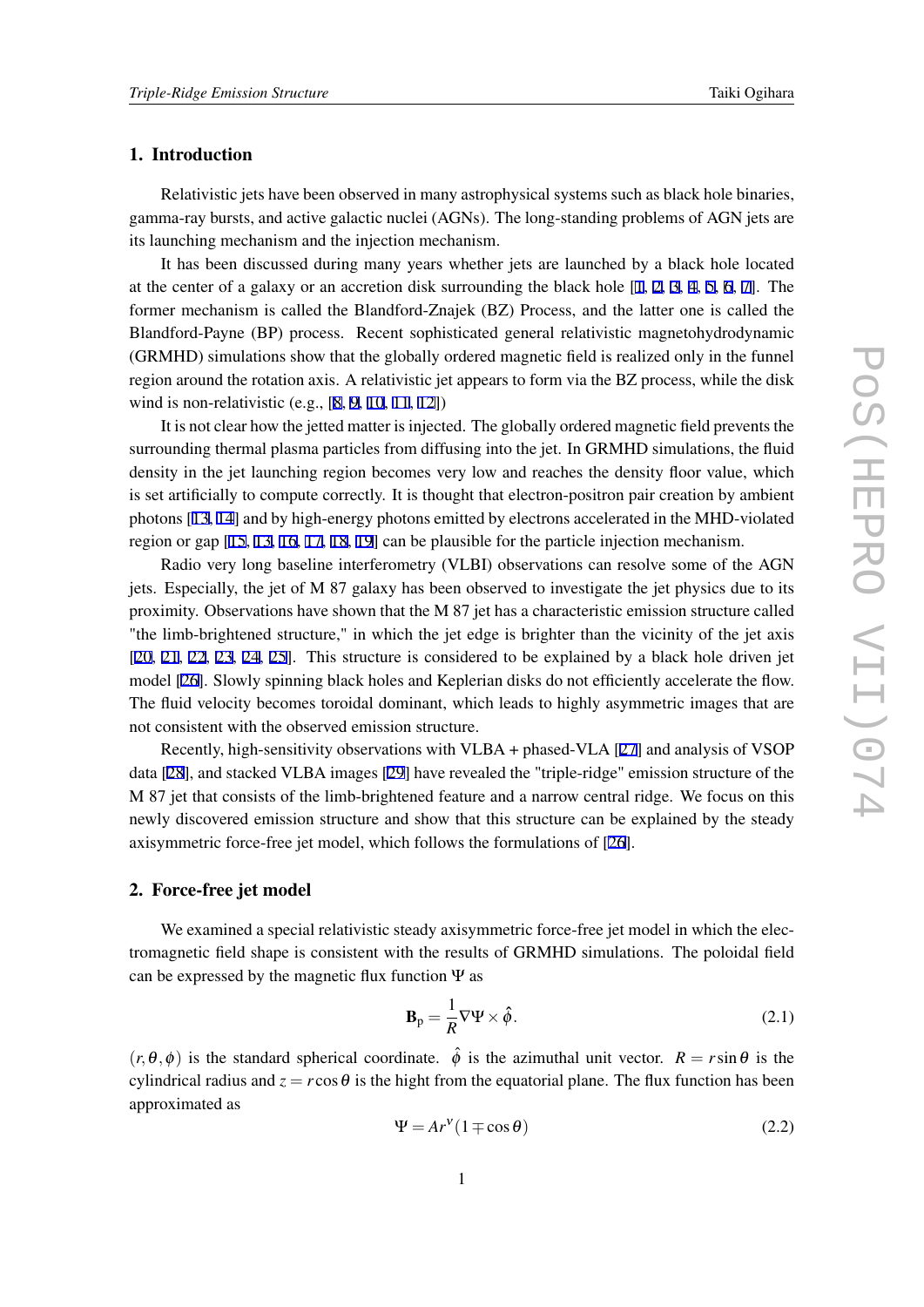in GRMHD simulations [\[30](#page-6-0), [12\]](#page-5-0), where the plus and minus signs stand for the case of  $z < 0$  and  $z > 0$ , respectively. *A* is a normalization factor. *v* controls the jet shape. When  $v = 0$ , the field lines are the radial shape and when  $v = 1$ , they are parabolic. The toroidal field component is given approximately by [\[31](#page-6-0)]

$$
B_{\phi} = \mp \frac{2\Omega_{\rm F} \Psi}{Rc}.
$$
\n(2.3)

*c* is the speed of light and  $\Omega_F$  corresponds to the angular velocity. The electric field is determined from the ideal MHD condition

$$
\mathbf{E} = -\frac{1}{c}\Omega_{\rm F}\nabla\Psi = -\frac{R\Omega_{\rm F}}{c}\hat{\phi}\times\mathbf{B}.
$$
 (2.4)

In a force-free model, we cannot determine the velocity field of the fluid. We assume it as the drift velocity which is consistent with the velocity in the Poynting flux dominated cold MHD jet model

$$
\mathbf{v} = c \frac{\mathbf{E} \times \mathbf{B}}{B^2} = R \Omega_{\rm F} \hat{\phi} - R \Omega_{\rm F} \frac{B_{\phi}}{B^2} \mathbf{B}.
$$
 (2.5)

The fluid density *n* follows the continuity equation,

$$
\nabla \cdot (n\mathbf{v}) = 0,\tag{2.6}
$$

and the density of the emitting electrons is set to a certain fraction of the fluid density. The parameters  $R_p$ ,  $z_1$  and  $\Delta$  determine the density at the jet base.

$$
n(R, z_1) = n_0 \exp\left(-\frac{(R - R_p)^2}{2\Delta^2}\right),
$$
\n(2.7)

where  $n_0$  is the normalization factor. The continuity equation and the ideal condition leads to

$$
\frac{n}{B^2} = \text{constant along the field lines.} \tag{2.8}
$$

The energy distribution of the electrons are set to a single power-law spectrum.

$$
f(\gamma') \propto \begin{cases} \gamma'^{-p} & \text{for } \gamma' > \gamma'_m \\ 0 & \text{for } \gamma' < \gamma'_m, \end{cases}
$$
 (2.9)

where γ *′* is the Lorentz factor of electrons measured in the fluid frame, γ *′ <sup>m</sup>* is the minimum value of  $\gamma'$ , and *p* is the power-law index.

We assumed that the radiation is the synchrotron emission from electrons. The emissivity in the fluid frame is

$$
j'_{\omega'}(\hat{\mathbf{n}}') = \frac{\sqrt{3}(p-1)e^{3}n'B'\sin\alpha'}{8\pi^{2}\gamma_{m}^{1-p}m_{e}c^{2}(p+1)} \left(\frac{m_{e}c\omega'}{3eB'\sin\alpha'}\right)^{-\frac{p-1}{2}}\bar{\Gamma}\left(\frac{p}{4}+\frac{19}{12}\right)\bar{\Gamma}\left(\frac{p}{4}-\frac{1}{12}\right)
$$
(2.10)

from [\[32](#page-6-0)], where  $e, m_e$ , and  $\bar{\Gamma}(x)$  are the elementary charge, the mass of electron, and the gamma function, respectively.  $B' \equiv |\mathbf{B}'|$ , and  $\alpha'$  is the pitch angle of the electrons defined by  $\cos \alpha' =$  $(\hat{\mathbf{n}}' \cdot \mathbf{B'})/|\mathbf{B'}|$ , where  $\hat{\mathbf{n}}'$  is the unit vector directing toward the observer in the fluid frame. After the Lorentz transformation, the emissivity in the observer's frame is

$$
j_{\omega}(\hat{\mathbf{n}}) = \frac{1}{\Gamma^2 (1 - \beta \mu)^3} j'_{\omega'}(\hat{\mathbf{n}}'),\tag{2.11}
$$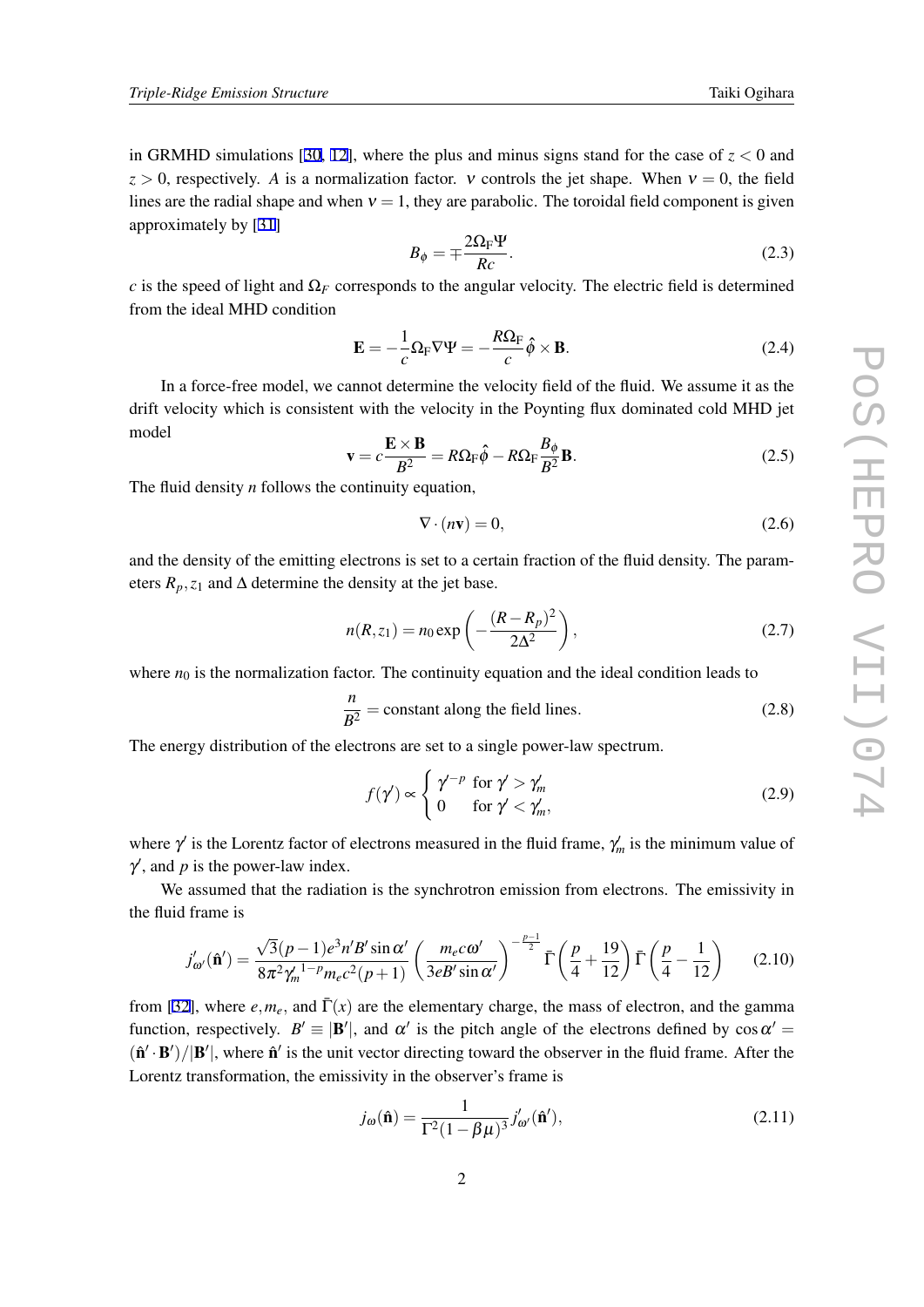<span id="page-3-0"></span>The intensity is calculated in the optically thin limit.

$$
I_{\omega}(X,Y) = \int j_{\omega}(\hat{\mathbf{n}}, X, Y, Z) dZ,
$$
\n(2.12)

This model was also used in [[26](#page-6-0)]. They showed that this model could reproduce limbbrightened jet images with the ring-like density distribution at the jet base  $(R_p > 0)$ . We changed the parameter values and showed that the triple-ridge structure is also obtained with this model. The model parameters and the values we adopted are listed in Table 1.

| symbol                                                                 | value                                                                                               |
|------------------------------------------------------------------------|-----------------------------------------------------------------------------------------------------|
| $M_{\rm BH}$                                                           | $6.2 \times 10^{9} M_{\odot}$                                                                       |
| $\mathfrak a$                                                          | 0.998                                                                                               |
| $\Omega_{\rm F}$                                                       | $0.5\Omega_H$                                                                                       |
| Θ                                                                      | $15^{\circ}$                                                                                        |
| $\mathbf v$                                                            | 0.75                                                                                                |
| $R_{\rm p}$                                                            | $\theta$                                                                                            |
| $Z_1$                                                                  | 5R <sub>S</sub>                                                                                     |
| Δ                                                                      | $2R_{\rm S}$                                                                                        |
| $\boldsymbol{p}$                                                       | 1.1                                                                                                 |
| $\gamma_{\rm m}'$                                                      | 100                                                                                                 |
| D                                                                      | 16.7 Mpc                                                                                            |
|                                                                        | $16^{\circ}$                                                                                        |
|                                                                        | 1.14 mas $\times$ 0.55 mas                                                                          |
|                                                                        |                                                                                                     |
|                                                                        |                                                                                                     |
|                                                                        |                                                                                                     |
|                                                                        | We produced computed images with the parameters consistent with the observations and sim-           |
|                                                                        | ulations for the M 87 jet. Figure 1 shows the intensity profiles with different parameter values at |
| Inclination between the jet axis and the major axis of the beam kernel |                                                                                                     |

| <b>Table 1:</b> Model parameters |  |
|----------------------------------|--|
|----------------------------------|--|

## 3. Results

We produced computed images with the parameters consistent with the observations and simulations for the M 87 jet. Figure [1](#page-4-0) shows the intensity profiles with different parameter values at 25 mas from the black hole in the projected coordinate. The emission structure is susceptible to the model parameters and the viewing angle Θ. We note that these profiles are normalized by the value at the jet axis  $(X = 0)$  of each line.

The outer ridges, which are a conventional limb-brightened component, are produced because the magnetic field is stronger, and the density is larger compared to the ones near the jet axis. Despite the weak magnetic field and the low density, the inner ridge is produced due to the relativistic beaming effect. The magnetic field is poloidal dominant near the jet axis and toroidal dominant in the far region. The fluid velocity in our model is perpendicular to the magnetic field. There is a region in which the velocity becomes parallel to the line of sight. This beaming produces the strong emissivity in the observer's frame and the inner ridge component of the jet.

The upper left panel of Figure [1](#page-4-0) shows the intensity profiles in the case of  $\Theta = 7^\circ, 10^\circ, 15^\circ, 20^\circ, 25^\circ$ . For smaller  $\Theta$ ,  $\mu$  in the accelerated region, which consists of the outer ridges, becomes close to unity, which leads to the less clear inner ridge. The upper right panel of Figure [1](#page-4-0) shows the intensity profiles in the case of  $v = 0.7, 0.75, 0.8$ .  $v = 0.75$  is the proposed value by the observations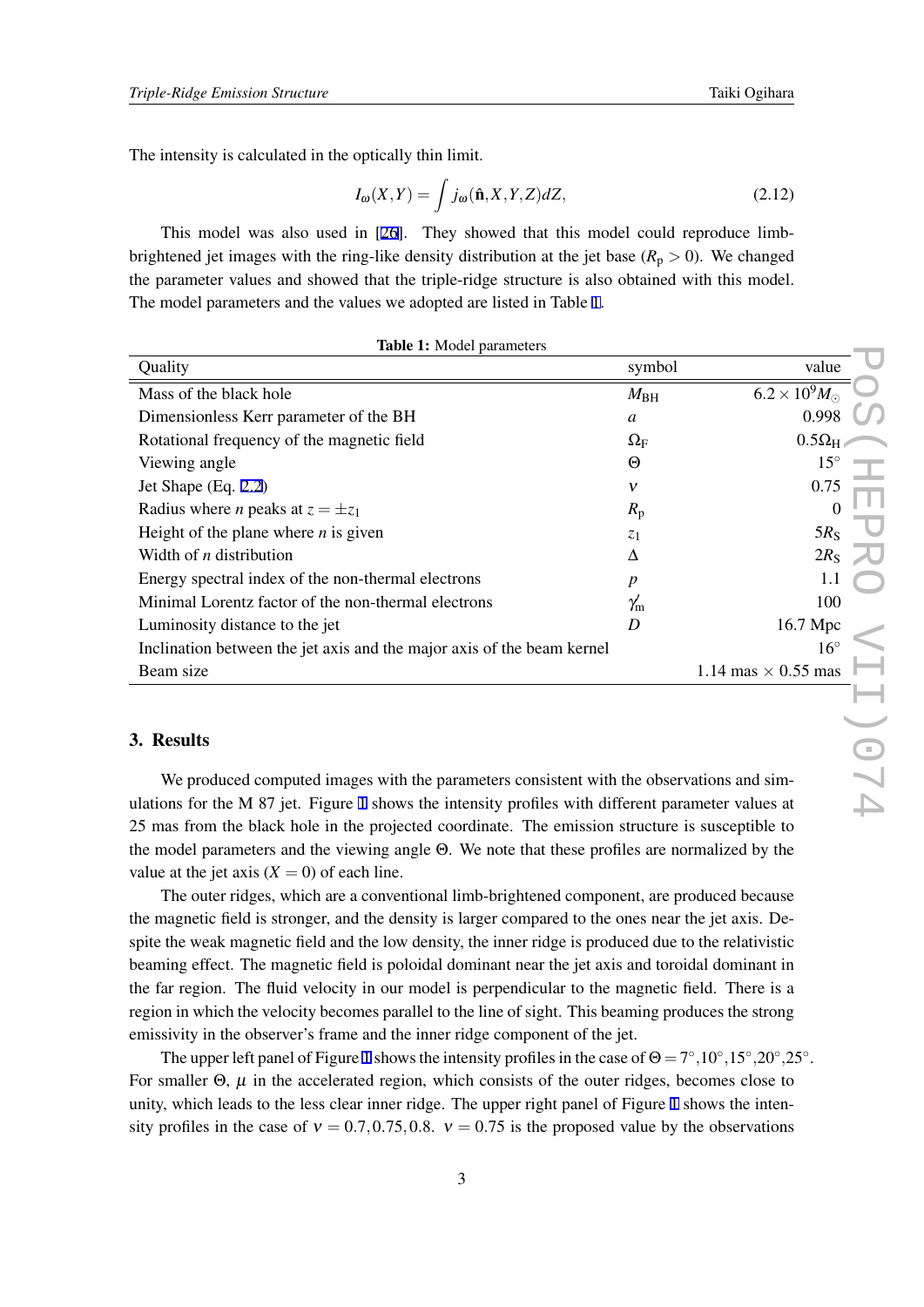

<span id="page-4-0"></span>

**Figure 1:** Dependence of the transverse intensity profile at  $Y = 25$  mas on  $\Theta$  (upper left), v (upper right), ∆ (lower left), and *z*<sup>1</sup> (lower right) from [[33\]](#page-6-0). The solid line in each panel shows the result with our fiducial parameters listed in Table [1](#page-3-0). The dashed, solid, dotted, dashed-dotted, and dashed double-dotted lines represent the results calculated with changing the parameter values from the fiducial ones. The vertical axis is normalized by the value at  $X = 0$  of each line.

and numerical calculations [[12\]](#page-5-0). For smaller  $v$ , the jet becomes wide, and the outer ridges become dominant. The bottom left panel and the bottom right panel of Figure 1 show the intensity profiles in the case of  $\Delta = 1R_S$ ,  $2R_S$ ,  $3R_S$  and  $z_1 = 2.5R_S$ ,  $5R_S$ ,  $7.5R_S$ , respectively. These parameters are related to the density distribution. As ∆ increases or *z*<sup>1</sup> decreases, the density in the jet edge become larger and the outer ridges become brighter. Although our setup for the electron density distribution is a toy model, our results indicate that the observed emission structure can strongly constrain the spatial electron density distribution when  $\Theta$  and  $v$  are estimated by other observational information such as the blob pattern speed, the brightness ratio between the approaching and counter jets, and the width profile of the jet.

Our results and discussion are contained in our more detailed companion paper [\[33](#page-6-0)].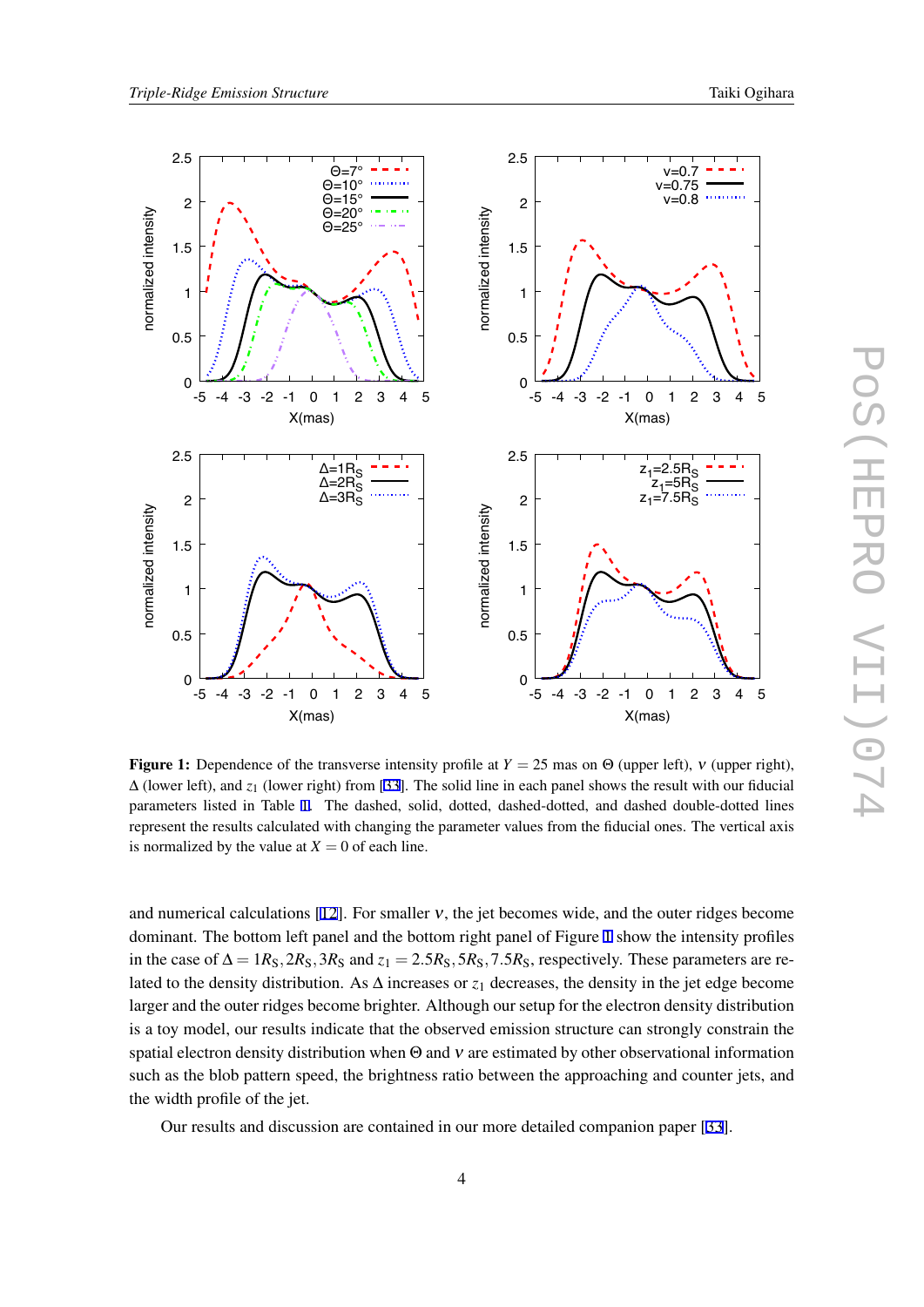<span id="page-5-0"></span>We thank the participants in the Mizusawa Project Meetings in 2016, 2017, and 2018 for fruitful discussions on relativistic jets. Numerical calculations were performed on Draco, a computer cluster of the Frontier Research Institute for Interdisciplinary Sciences in Tohoku University. T.O. acknowledges financial support from Graduate Program on Physics for the Universe (GP-PU), Tohoku University. This work is partly supported by JSPS Grants-in-Aid for Scientific Research 17H06362 (K. Takahashi), 18H01245 (K. Toma), and also by a JST grant Building of Consortia for the Development of Human Resources in Science and Technology (K. Toma).

## References

- [1] R. D. Blandford and R. L. Znajek, *Electromagnetic extraction of energy from kerr black holes*, *[Monthly Notices of the Royal Astronomical Society](https://doi.org/10.1093/mnras/179.3.433)* 179 (1977) 433.
- [2] R. D. Blandford and D. G. Payne, *Hydromagnetic flows from accretion discs and the production of radio jets*, *[Monthly Notices of the Royal Astronomical Society](https://doi.org/10.1093/mnras/199.4.883)* 199 (1982) 883.
- [3] Y. Uchida and K. Shibata, *Magnetodynamical acceleration of co and optical bipolar flows from the region of star formation*, *Publications of the Astronomical Society of Japan* 37 (1985) 515.
- [4] R. V. E. Lovelace, J. C. L. Wang and M. E. Sulkanen, *Self-collimated electromagnetic jets from magnetized accretion disks*, *[The Astrophysical Journal](https://doi.org/10.1086/165156)* 315 (1987) 504.
- [5] D. L. Meier, *Magnetohydrodynamic production of relativistic jets*, *Science* 291 [\(2001\) 84](https://doi.org/10.1126/science.291.5501.84).
- [6] S. S. Komissarov, *General relativistic magnetohydrodynamic simulations of monopole magnetospheres of black holes*, *[Monthly Notices of the Royal Astronomical Society](https://doi.org/10.1111/j.1365-2966.2004.07738.x)* 350 (2004) 1431.
- [7] V. S. Beskin, *Magnetohydrodynamic models of astrophysical jets in memory of vitaly lazarevich ginzburg*, *[Physics-Uspekhi](https://doi.org/10.3367/ufne.0180.201012a.1241)* 53 (2010) 1197.
- [8] J. C. McKinney and C. F. Gammie, *A measurement of the electromagnetic luminosity of a kerr black hole*, *[The Astrophysical Journal](https://doi.org/10.1086/422244)* 611 (2004) 977.
- [9] J. C. McKinney and R. D. Blandford, *Stability of relativistic jets from rotating, accreting black holes via fully three-dimensional magnetohydrodynamic simulations*, *[Monthly Notices of the Royal](https://doi.org/10.1111/j.1745-3933.2009.00625.x) [Astronomical Society: Letters](https://doi.org/10.1111/j.1745-3933.2009.00625.x)* 394 (2009) L126.
- [10] A. Tchekhovskoy, R. Narayan and J. C. McKinney, *Efficient generation of jets from magnetically arrested accretion on a rapidly spinning black hole*, *[Monthly Notices of the Royal Astronomical](https://doi.org/10.1111/j.1745-3933.2011.01147.x) [Society: Letters](https://doi.org/10.1111/j.1745-3933.2011.01147.x)* 418 (2011) L79.
- [11] A. S ˛adowski, R. Narayan, R. Penna and Y. Zhu, *Energy, momentum and mass outflows and feedback from thick accretion discs around rotating black holes*, *[Monthly Notices of the Royal Astronomical](https://doi.org/10.1093/mnras/stt1881) Society* 436 [\(2013\) 3856](https://doi.org/10.1093/mnras/stt1881).
- [12] M. Nakamura, K. Asada, K. Hada, H.-Y. Pu, S. Noble, C. Tseng et al., *Parabolic jets from the spinning black hole in m87*, *[The Astrophysical Journal](https://doi.org/10.3847/1538-4357/aaeb2d)* 868 (2018) 146.
- [13] A. Levinson and F. Rieger, *Variable tev emission as a manifestation of jet formation in m87?*, *[The](https://doi.org/10.1088/0004-637x/730/2/123) [Astrophysical Journal](https://doi.org/10.1088/0004-637x/730/2/123)* 730 (2011) 123.
- [14] M. Moscibrodzka, C. F. Gammie, J. C. Dolence and H. Shiokawa, ´ *Pair production in low-luminosity galactic nuclei*, *[The Astrophysical Journal](https://doi.org/10.1088/0004-637x/735/1/9)* 735 (2011) 9.
- [15] K. Hirotani and I. Okamoto, *Pair plasma production in a force-free magnetosphere around a supermassive black hole*, *[The Astrophysical Journal](https://doi.org/10.1086/305479)* 497 (1998) 563.